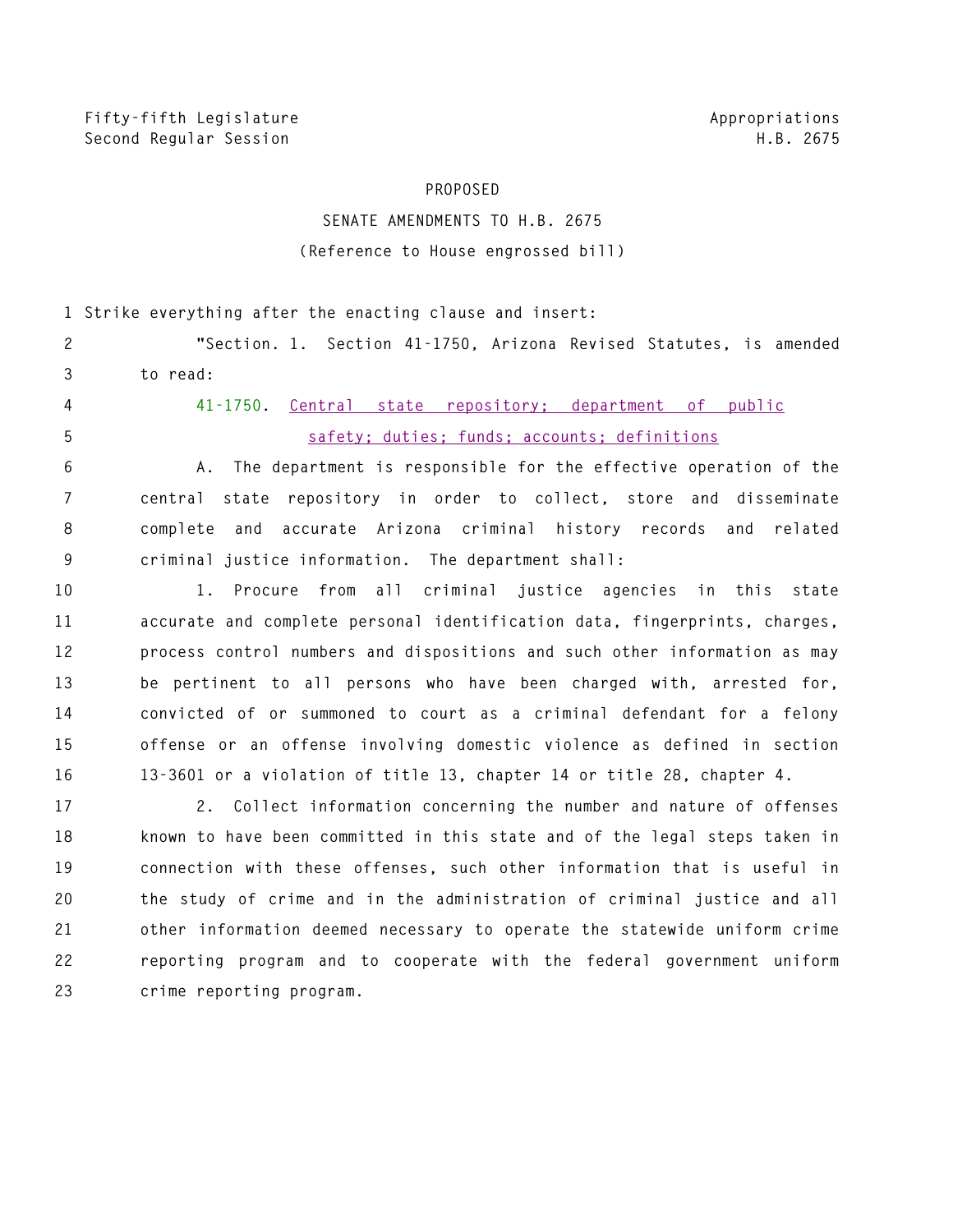**1 3. Collect information concerning criminal offenses that manifest 2 evidence of prejudice based on race, color, religion, national origin, 3 sexual orientation, gender, ANTI-SEMITISM or disability.** 

**4 4. Cooperate with the central state repositories in other states 5 and with the appropriate agency of the federal government in the exchange 6 of information pertinent to violators of the law.** 

**7 5. Ensure the rapid exchange of information concerning the 8 commission of crime and the detection of violators of the law among the 9 criminal justice agencies of other states and of the federal government.** 

**10 6. Furnish assistance to peace officers throughout this state in 11 crime scene investigation for the detection of latent fingerprints and in 12 the comparison of latent fingerprints.** 

**13 7. Conduct periodic operational audits of the central state 14 repository and of a representative sample of other agencies that 15 contribute records to or receive criminal justice information from the 16 central state repository or through the Arizona criminal justice 17 information system.** 

**18 8. Establish and enforce the necessary physical and system 19 safeguards to ensure that the criminal justice information maintained and 20 disseminated by the central state repository or through the Arizona 21 criminal justice information system is appropriately protected from 22 unauthorized inquiry, modification, destruction or dissemination as 23 required by this section.** 

**24 9. Aid and encourage coordination and cooperation among criminal 25 justice agencies through the statewide and interstate exchange of criminal 26 justice information.** 

**27 10. Provide training and proficiency testing on the use of criminal 28 justice information to agencies receiving information from the central 29 state repository or through the Arizona criminal justice information 30 system.** 

**31 11. Operate and maintain the Arizona automated fingerprint 32 identification system established by section 41-2411.** 

**-2-**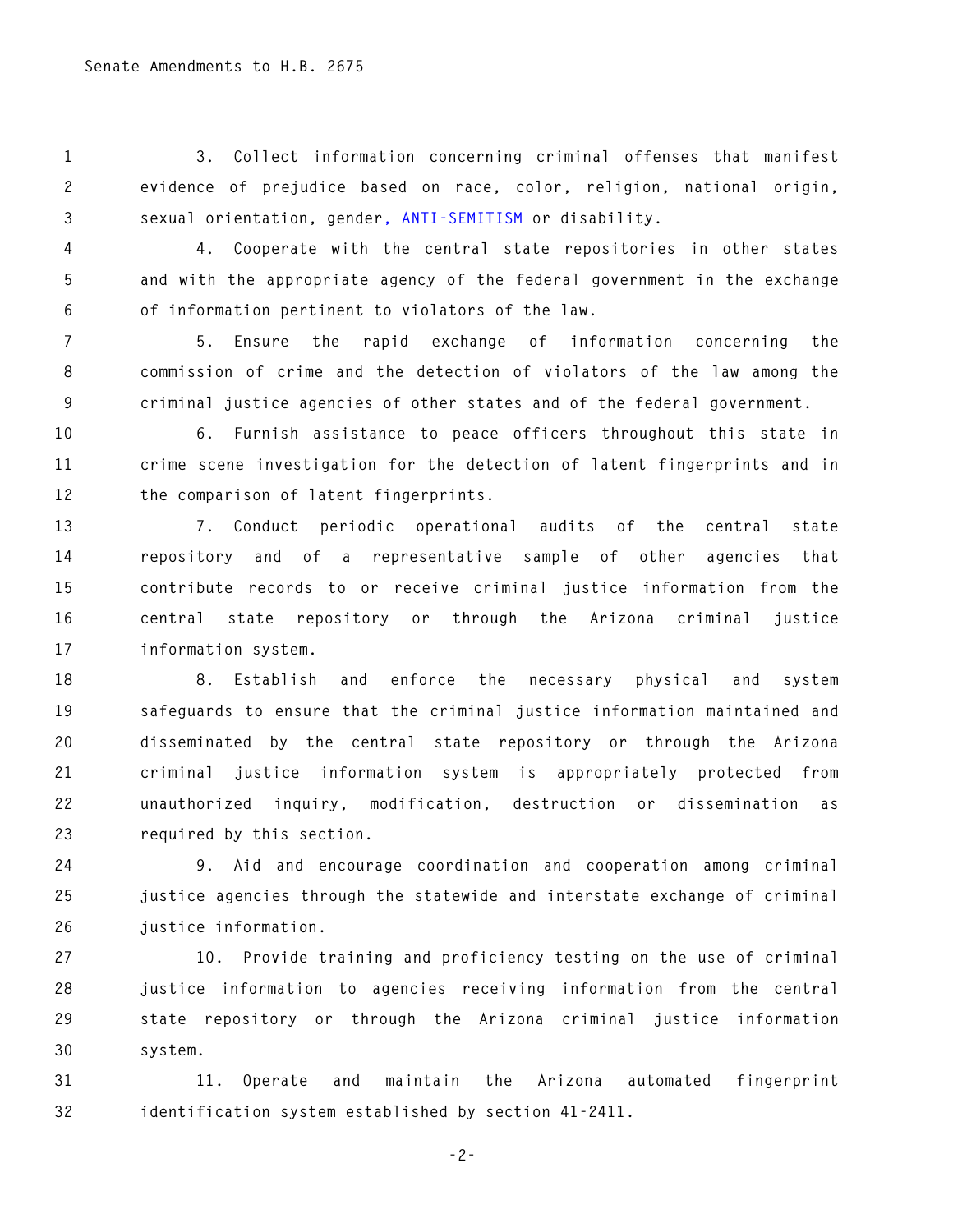**1 12. Provide criminal history record information to the 2 fingerprinting division for the purpose of screening applicants for 3 fingerprint clearance cards.** 

**4 B. The director may establish guidelines for the submission and 5 retention of criminal justice information as deemed useful for the study 6 or prevention of crime and for the administration of criminal justice.** 

**7 C. The chief officers of criminal justice agencies of this state or 8 its political subdivisions shall provide to the central state repository 9 fingerprints and information concerning personal identification data, 10 descriptions, crimes for which persons are arrested, process control 11 numbers and dispositions and such other information as may be pertinent to 12 all persons who have been charged with, arrested for, convicted of or 13 summoned to court as criminal defendants for felony offenses or offenses 14 involving domestic violence as defined in section 13-3601 or violations of 15 title 13, chapter 14 or title 28, chapter 4 that have occurred in this 16 state.** 

**17 D. The chief officers of law enforcement agencies of this state or 18 its political subdivisions shall provide to the department such 19 information as necessary to operate the statewide uniform crime reporting 20 program and to cooperate with the federal government uniform crime 21 reporting program.** 

**22 E. The chief officers of criminal justice agencies of this state or 23 its political subdivisions shall comply with the training and proficiency 24 testing guidelines as required by the department to comply with the 25 federal national crime information center mandates.** 

**26 F. The chief officers of criminal justice agencies of this state or 27 its political subdivisions also shall provide to the department 28 information concerning crimes that manifest evidence of prejudice based on 29 race, color, religion, national origin, sexual orientation, gender, 30 ANTI-SEMITISM or disability.** 

**31 G. The director shall authorize the exchange of criminal justice 32 information between the central state repository, or through the Arizona** 

**-3-**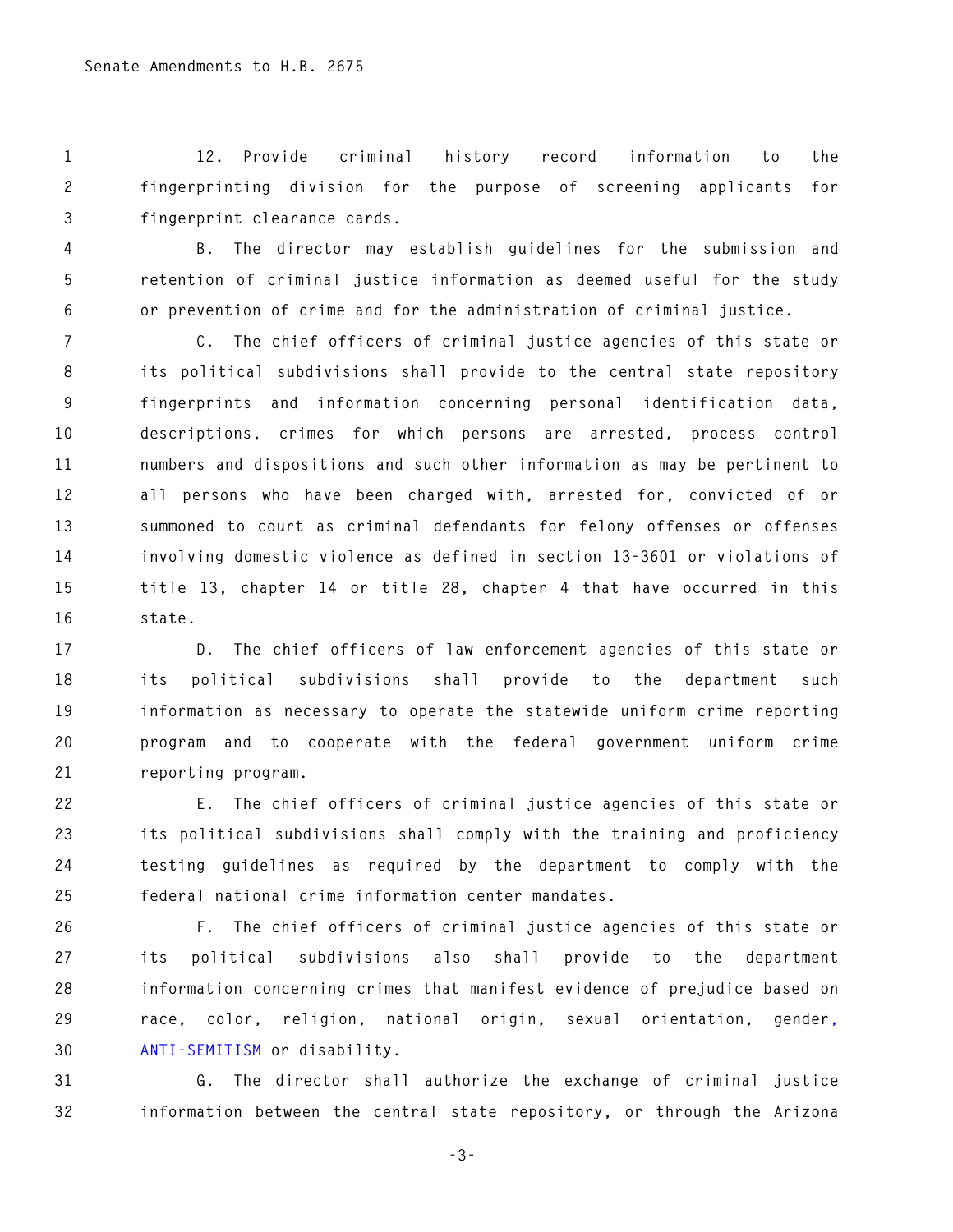**1 criminal justice information system, whether directly or through any 2 intermediary, only as follows:** 

**3 1. With criminal justice agencies of the federal government, Indian 4 tribes, this state or its political subdivisions and other states, on 5 request by the chief officers of such agencies or their designated 6 representatives, specifically for the purposes of the administration of 7 criminal justice and for evaluating the fitness of current and prospective 8 criminal justice employees. The department may conduct periodic state and 9 federal criminal history records checks for the purpose of updating the 10 status of current criminal justice employees or volunteers and may notify 11 the criminal justice agency of the results of the records check. The 12 department is authorized to submit fingerprints to the federal bureau of 13 investigation to be retained for the purpose of being searched by future 14 submissions to the federal bureau of investigation including latent 15 fingerprint searches.** 

**16 2. With any noncriminal justice agency pursuant to a statute, 17 ordinance or executive order that specifically authorizes the noncriminal 18 justice agency to receive criminal history record information for the 19 purpose of evaluating the fitness of current or prospective licensees, 20 employees, contract employees or volunteers, on submission of the 21 subject's fingerprints and the prescribed fee. Each statute, ordinance, 22 or executive order that authorizes noncriminal justice agencies to receive 23 criminal history record information for these purposes shall identify the 24 specific categories of licensees, employees, contract employees or 25 volunteers, and shall require that fingerprints of the specified 26 individuals be submitted in conjunction with such requests for criminal 27 history record information. The department may conduct periodic state and 28 federal criminal history records checks for the purpose of updating the 29 status of current licensees, employees, contract employees or volunteers 30 and may notify the noncriminal justice agency of the results of the 31 records check. The department is authorized to submit fingerprints to the 32 federal bureau of investigation to be retained for the purpose of being** 

**-4-**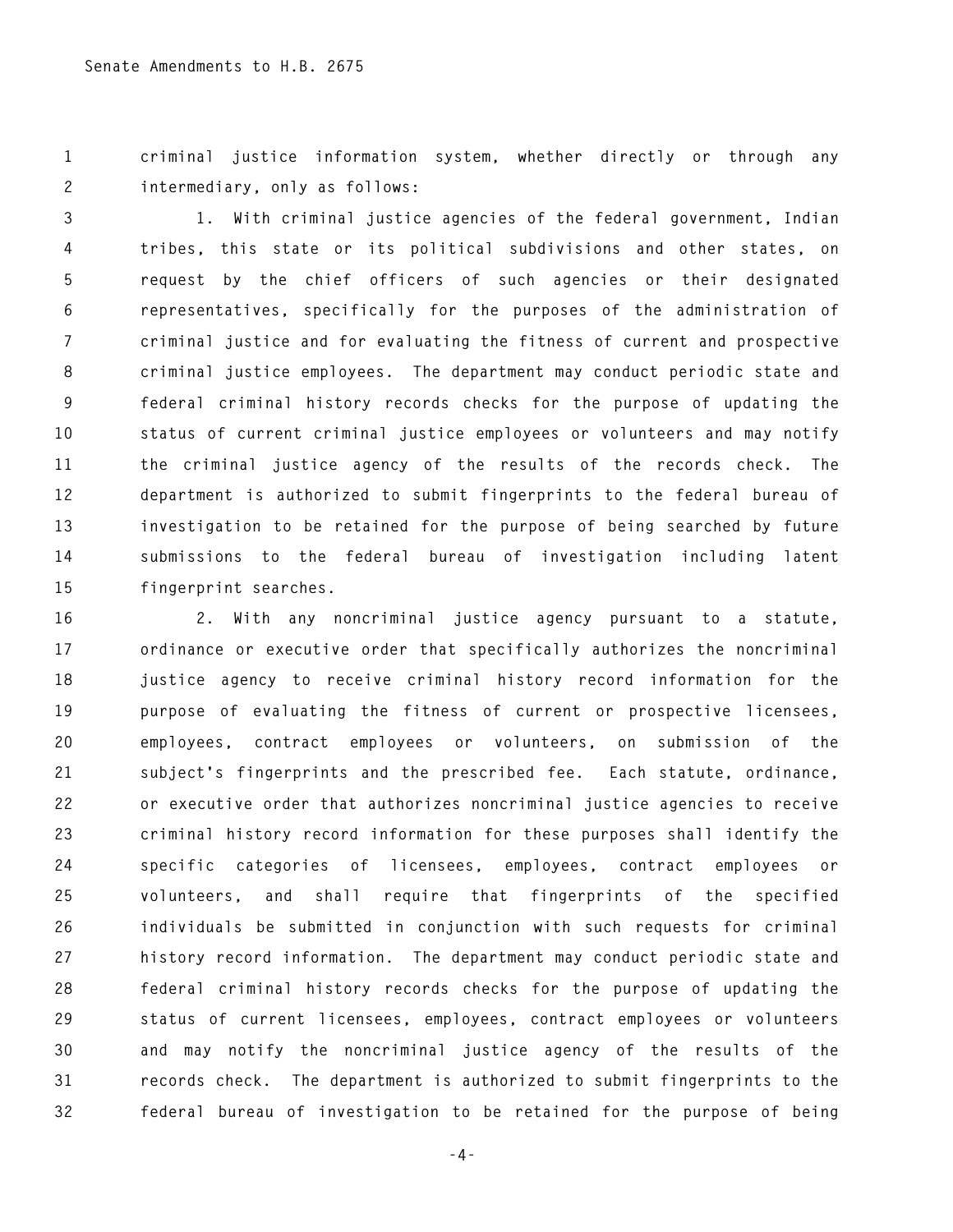**1 searched by future submissions to the federal bureau of investigation 2 including latent fingerprint searches.** 

**3 3. With the board of fingerprinting for the purpose of conducting 4 good cause exceptions pursuant to section 41-619.55 and central registry 5 exceptions pursuant to section 41-619.57.** 

**6 4. With any individual for any lawful purpose on submission of the 7 subject of record's fingerprints and the prescribed fee.** 

**8 5. With the governor, if the governor elects to become actively 9 involved in the investigation of criminal activity or the administration 10 of criminal justice in accordance with the governor's constitutional duty 11 to ensure that the laws are faithfully executed or as needed to carry out 12 the other responsibilities of the governor's office.** 

**13 6. With regional computer centers that maintain authorized 14 computer-to-computer interfaces with the department, that are criminal 15 justice agencies or under the management control of a criminal justice 16 agency and that are established by a statute, ordinance or executive order 17 to provide automated data processing services to criminal justice agencies 18 specifically for the purposes of the administration of criminal justice or 19 evaluating the fitness of regional computer center employees who have 20 access to the Arizona criminal justice information system and the national 21 crime information center system.** 

**22 7. With an individual who asserts a belief that criminal history 23 record information relating to the individual is maintained by an agency 24 or in an information system in this state that is subject to this section. 25 On submission of fingerprints, the individual may review this information 26 for the purpose of determining its accuracy and completeness by making 27 application to the agency operating the system. Rules adopted under this 28 section shall include provisions for administrative review and necessary 29 correction of any inaccurate or incomplete information. The review and 30 challenge process authorized by this paragraph is limited to criminal 31 history record information.** 

**-5-**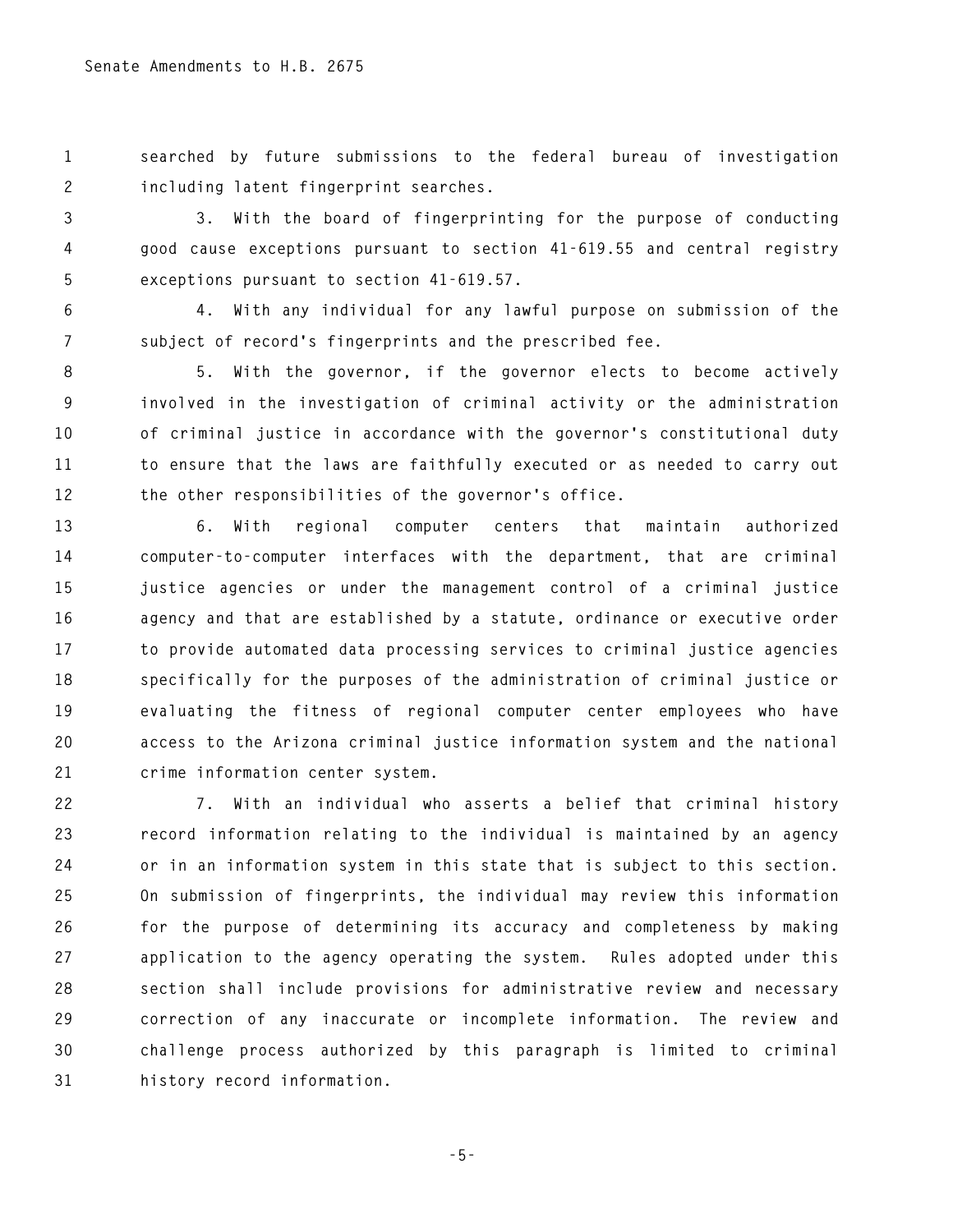**1 8. With individuals and agencies pursuant to a specific agreement 2 with a criminal justice agency to provide services required for the 3 administration of criminal justice pursuant to that agreement if the 4 agreement specifically authorizes access to data, limits the use of data 5 to purposes for which given and ensures the security and confidentiality 6 of the data consistent with this section.** 

**7 9. With individuals and agencies for the express purpose of 8 research, evaluative or statistical activities pursuant to an agreement 9 with a criminal justice agency if the agreement specifically authorizes 10 access to data, limits the use of data to research, evaluative or 11 statistical purposes and ensures the confidentiality and security of the 12 data consistent with this section.** 

**13 10. With the auditor general for audit purposes.** 

**14 11. With central state repositories of other states for noncriminal 15 justice purposes for dissemination in accordance with the laws of those 16 states.** 

**17 12. On submission of the fingerprint card, with the department of 18 child safety and a tribal social services agency to provide criminal 19 history record information on prospective adoptive parents for the purpose 20 of conducting the preadoption certification investigation under title 8, 21 chapter 1, article 1 if the department of economic security is conducting 22 the investigation, or with an agency or a person appointed by the court, 23 if the agency or person is conducting the investigation. Information 24 received under this paragraph shall only be used for the purposes of the 25 preadoption certification investigation.** 

**26 13. With the department of child safety, a tribal social services 27 agency and the superior court for the purpose of evaluating the fitness of 28 custodians or prospective custodians of juveniles, including parents, 29 relatives and prospective guardians. Information received under this 30 paragraph shall only be used for the purposes of that evaluation. The 31 information shall be provided on submission of either:** 

**32 (a) The fingerprint card.** 

**-6-**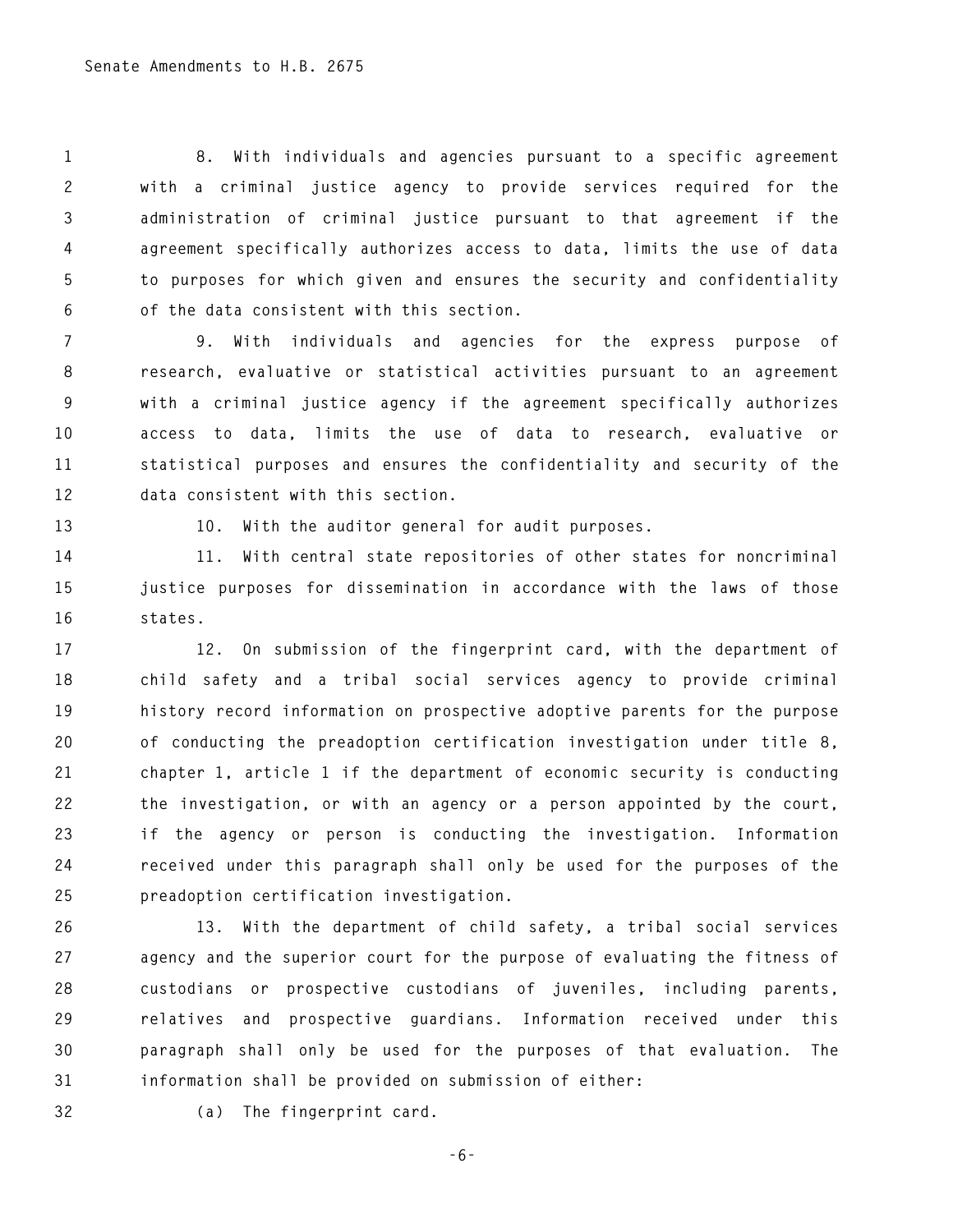**1 (b) The name, date of birth and social security number of the 2 person.** 

**3 14. On submission of a fingerprint card, provide criminal history 4 record information to the superior court for the purpose of evaluating the 5 fitness of investigators appointed under section 14-5303 or 14-5407, 6 guardians appointed under section 14-5206 or 14-5304 or conservators 7 appointed under section 14-5401.** 

**8 15. With the supreme court to provide criminal history record 9 information on prospective fiduciaries pursuant to section 14-5651.** 

**10 16. With the department of juvenile corrections to provide criminal 11 history record information pursuant to section 41-2814.** 

**12 17. On submission of the fingerprint card, provide criminal history 13 record information to the Arizona peace officer standards and training 14 board or a board certified law enforcement academy to evaluate the fitness 15 of prospective cadets.** 

**16 18. With the internet sex offender website database established 17 pursuant to section 13-3827.** 

**18 19. With licensees of the United States nuclear regulatory 19 commission for the purpose of determining whether an individual should be 20 granted unescorted access to the protected area of a commercial nuclear 21 generating station on submission of the subject of record's fingerprints 22 and the prescribed fee.** 

**23 20. With the state board of education for the purpose of evaluating 24 the fitness of a certificated educator, an applicant for a teaching or 25 administrative certificate or a noncertificated person as defined in 26 section 15-505 if the state board of education or its employees or agents 27 have reasonable suspicion that the educator or person engaged in conduct 28 that would be a criminal violation of the laws of this state or was 29 involved in immoral or unprofessional conduct or that the applicant 30 engaged in conduct that would warrant disciplinary action if the applicant 31 were certificated at the time of the alleged conduct. The information 32 shall be provided on the submission of either:** 

**-7-**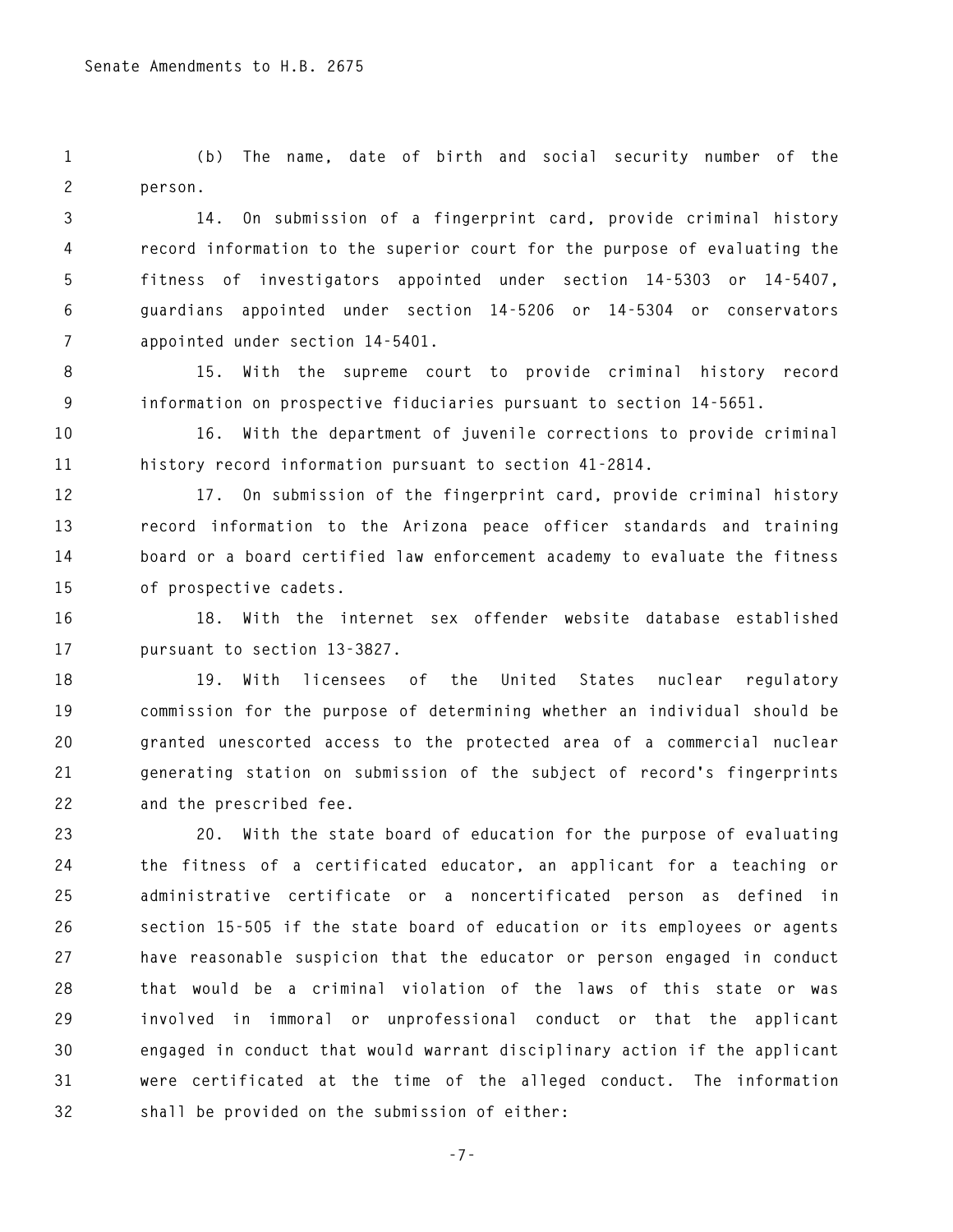**1 (a) The fingerprint card.** 

**2 (b) The name, date of birth and social security number of the 3 person.** 

**4 21. With each school district and charter school in this state. The 5 department of education and the state board for charter schools shall 6 provide the department of public safety with a current list of email 7 addresses for each school district and charter school in this state and 8 shall periodically provide the department of public safety with updated 9 email addresses. If the department of public safety is notified that a 10 person who is required to have a fingerprint clearance card to be employed 11 by or to engage in volunteer activities at a school district or charter 12 school has been arrested for or convicted of an offense listed in section 13 41-1758.03, subsection B or has been arrested for or convicted of an 14 offense that amounts to unprofessional conduct under section 15-550, the 15 department of public safety shall notify each school district and charter 16 school in this state that the person's fingerprint clearance card has been 17 suspended or revoked.** 

**18 22. With a tribal social services agency and the department of child 19 safety as provided by law, which currently is the Adam Walsh child 20 protection and safety act of 2006 (42 United States Code section 16961), 21 for the purposes of investigating or responding to reports of child abuse, 22 neglect or exploitation. Information received pursuant to this paragraph 23 from the national crime information center, the interstate identification 24 index and the Arizona criminal justice information system network shall 25 only be used for the purposes of investigating or responding as prescribed 26 in this paragraph. The information shall be provided on submission to the 27 department of public safety of either:** 

**28 (a) The fingerprints of the person being investigated.** 

**29 (b) The name, date of birth and social security number of the 30 person.** 

**31 23. With a nonprofit organization that interacts with children or 32 vulnerable adults for the lawful purpose of evaluating the fitness of all** 

**-8-**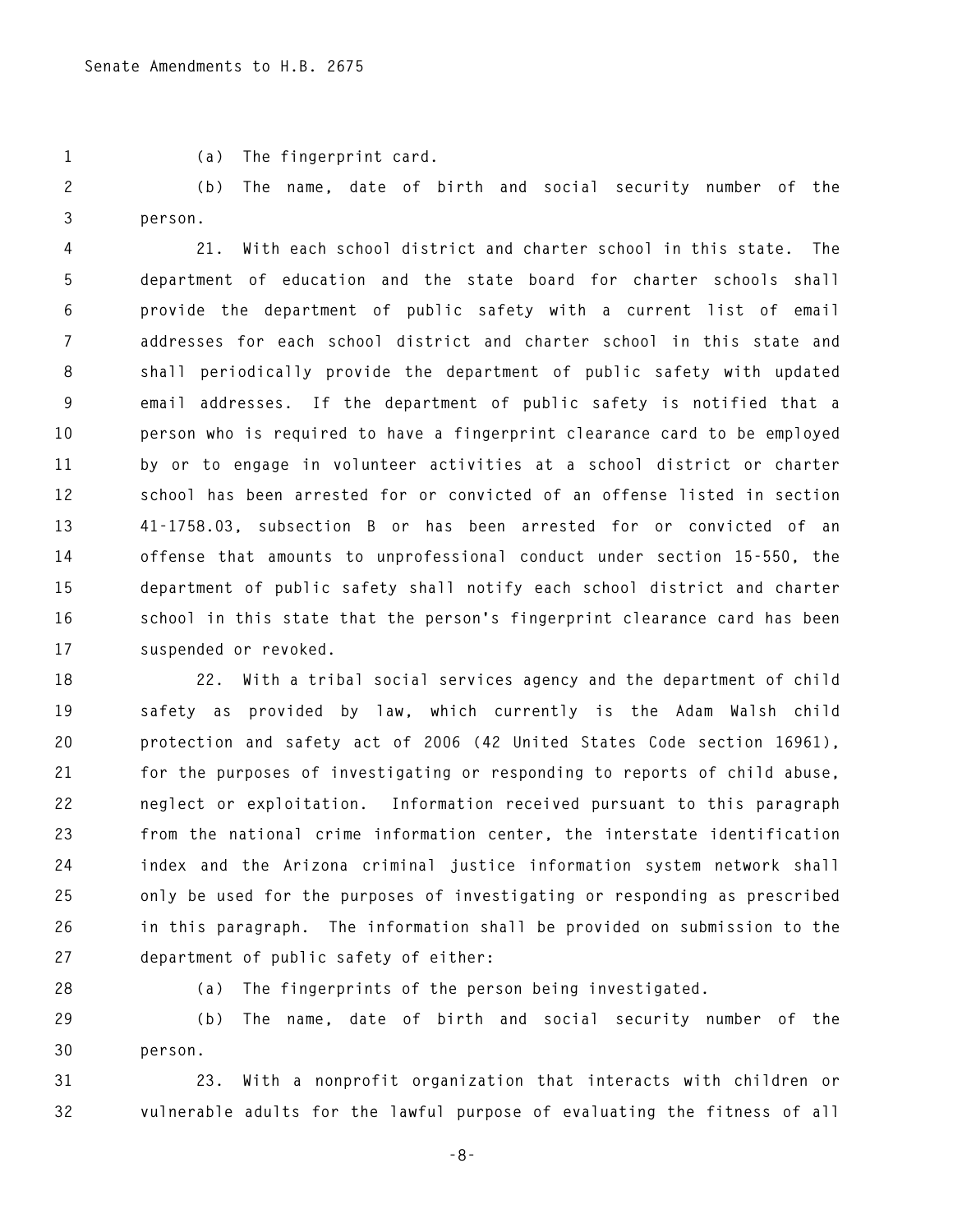**1 current and prospective employees, contractors and volunteers of the 2 organization. The criminal history record information shall be provided on 3 submission of the applicant fingerprint card and the prescribed fee.** 

**4 24. With the superior court for the purpose of determining an 5 individual's eligibility for substance abuse and treatment courts in a 6 family or juvenile case.** 

**7 25. With the governor to provide criminal history record information 8 on prospective gubernatorial nominees, appointees and employees as provided 9 by law.** 

**10 H. The director shall adopt rules necessary to execute this section.** 

**11 I. The director, in the manner prescribed by law, shall remove and 12 destroy records that the director determines are no longer of value in the 13 detection or prevention of crime.** 

**14 J. The director shall establish a fee in an amount necessary to 15 cover the cost of federal noncriminal justice fingerprint processing for 16 criminal history record information checks that are authorized by law for 17 noncriminal justice employment, licensing or other lawful purposes. An 18 additional fee may be charged by the department for state noncriminal 19 justice fingerprint processing. Fees submitted to the department for 20 state noncriminal justice fingerprint processing are not refundable.** 

**21 K. The director shall establish a fee in an amount necessary to 22 cover the cost of processing copies of department reports, eight by ten 23 inch black and white photographs or eight by ten inch color photographs of 24 traffic accident scenes.** 

**25 L. Except as provided in subsection O of this section, each agency 26 authorized by this section may charge a fee, in addition to any other fees 27 prescribed by law, in an amount necessary to cover the cost of state and 28 federal noncriminal justice fingerprint processing for criminal history 29 record information checks that are authorized by law for noncriminal 30 justice employment, licensing or other lawful purposes.** 

**31 M. A fingerprint account within the records processing fund is 32 established for the purpose of separately accounting for the collection** 

**-9-**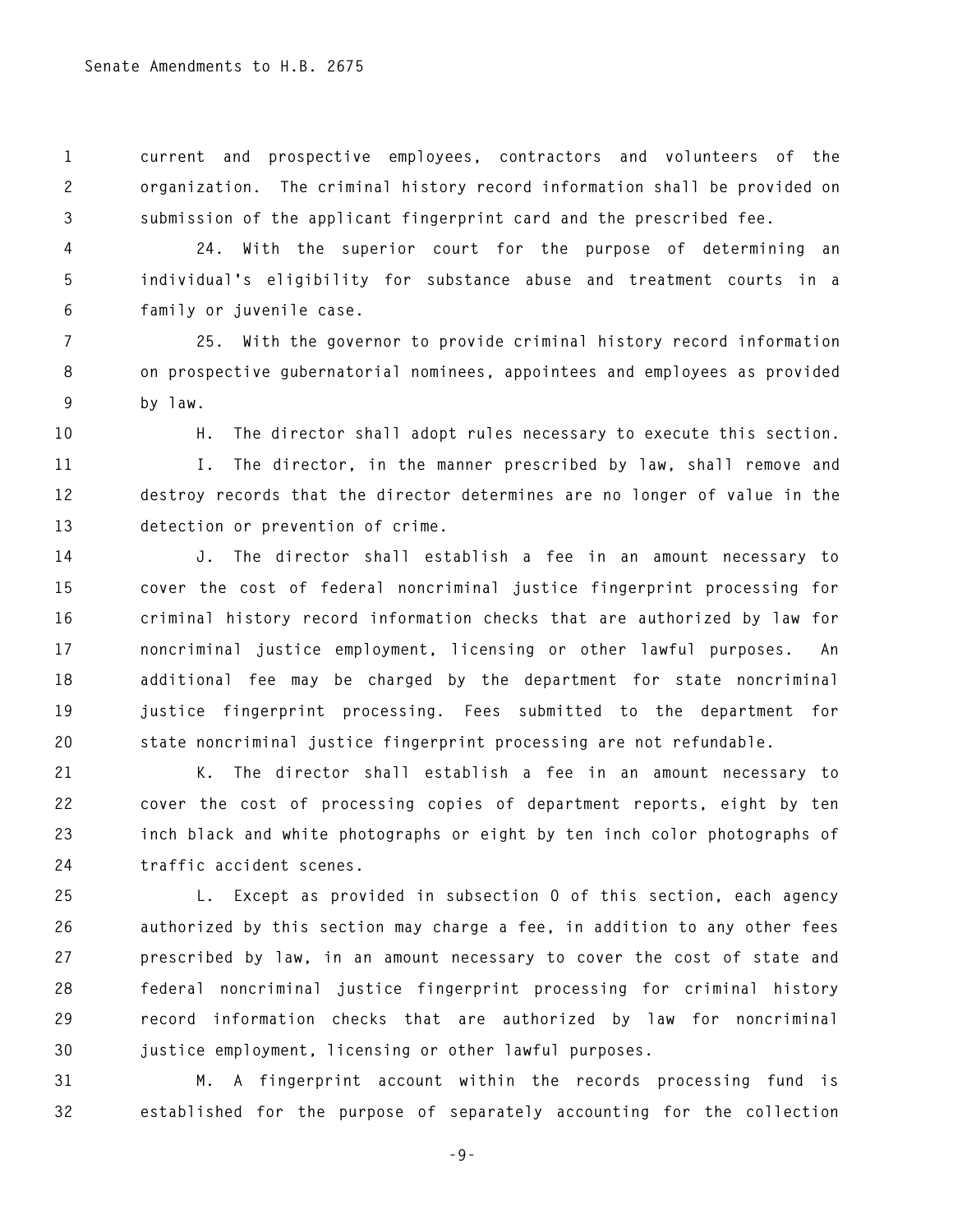**1 and payment of fees for noncriminal justice fingerprint processing by the 2 department. Monies collected for this purpose shall be credited to the 3 account, and payments by the department to the United States for federal 4 noncriminal justice fingerprint processing shall be charged against the 5 account. Monies in the account not required for payment to the United 6 States shall be used by the department in support of the department's 7 noncriminal justice fingerprint processing duties. At the end of each 8 fiscal year, any balance in the account not required for payment to the 9 United States or to support the department's noncriminal justice 10 fingerprint processing duties reverts to the state general fund.** 

**11 N. A records processing fund is established for the purpose of 12 separately accounting for the collection and payment of fees for 13 department reports and photographs of traffic accident scenes processed by 14 the department. Monies collected for this purpose shall be credited to 15 the fund and shall be used by the department in support of functions 16 related to providing copies of department reports and photographs. At the 17 end of each fiscal year, any balance in the fund not required for support 18 of the functions related to providing copies of department reports and 19 photographs reverts to the state general fund.** 

**20 O. The department of child safety may pay from appropriated monies 21 the cost of federal fingerprint processing or federal criminal history 22 record information checks that are authorized by law for employees and 23 volunteers of the department, guardians pursuant to section 8-453, 24 subsection A, paragraph 6, the licensing of foster parents or the 25 certification of adoptive parents.** 

**26 P. The director shall adopt rules that provide for:** 

**27 1. The collection and disposition of fees pursuant to this section.** 

**28 2. The refusal of service to those agencies that are delinquent in 29 paying these fees.** 

**30 Q. The director shall ensure that the following limitations are 31 observed regarding dissemination of criminal justice information obtained** 

**-10-**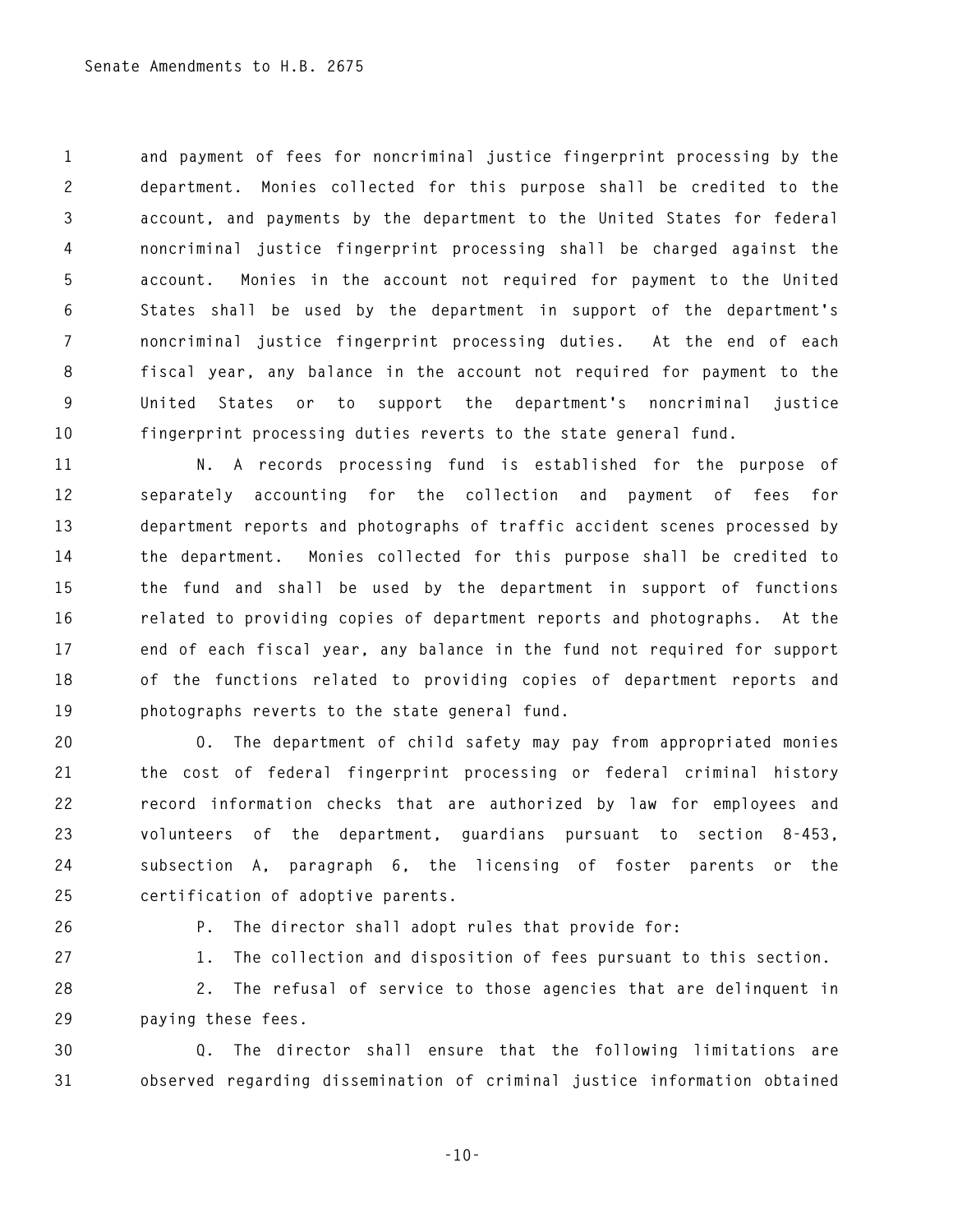**1 from the central state repository or through the Arizona criminal justice 2 information system:** 

**3 1. Any criminal justice agency that obtains criminal justice 4 information from the central state repository or through the Arizona 5 criminal justice information system assumes responsibility for the 6 security of the information and shall not secondarily disseminate this 7 information to any individual or agency not authorized to receive this 8 information directly from the central state repository or originating 9 agency.** 

**10 2. Dissemination to an authorized agency or individual may be 11 accomplished by a criminal justice agency only if the dissemination is for 12 criminal justice purposes in connection with the prescribed duties of the 13 agency and not in violation of this section.** 

**14 3. Criminal history record information disseminated to noncriminal 15 justice agencies or to individuals shall be used only for the purposes for 16 which it was given. Secondary dissemination is prohibited unless 17 otherwise authorized by law.** 

**18 4. The existence or nonexistence of criminal history record 19 information shall not be confirmed to any individual or agency not 20 authorized to receive the information itself.** 

**21 5. Criminal history record information to be released for 22 noncriminal justice purposes to agencies of other states shall only be 23 released to the central state repositories of those states for 24 dissemination in accordance with the laws of those states.** 

**25 6. Criminal history record information shall be released to 26 noncriminal justice agencies of the federal government pursuant to the 27 terms of the federal security clearance information act (P.L. 99-169).** 

**28 R. This section and the rules adopted under this section apply to 29 all agencies and individuals collecting, storing or disseminating criminal 30 justice information processed by manual or automated operations if the 31 collection, storage or dissemination is funded in whole or in part with 32 monies made available by the law enforcement assistance administration** 

**-11-**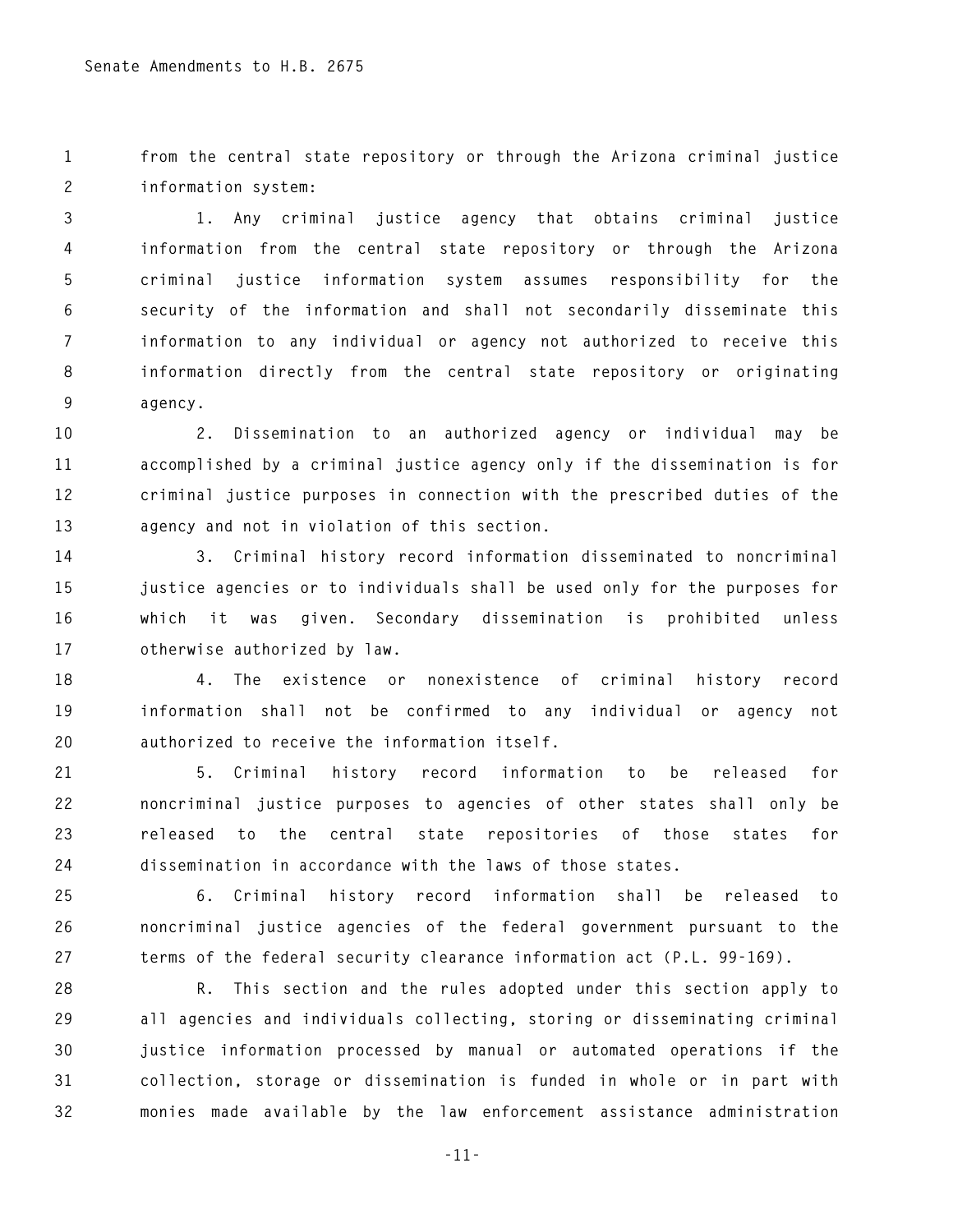**1 after July 1, 1973, pursuant to title I of the crime control act of 1973, 2 and to all agencies that interact with or receive criminal justice 3 information from or through the central state repository and through the 4 Arizona criminal justice information system.** 

**5 S. This section does not apply to criminal history record 6 information contained in:** 

**7 1. Posters, arrest warrants, announcements or lists for identifying 8 or apprehending fugitives or wanted persons.** 

**9 2. Original records of entry such as police blotters maintained by 10 criminal justice agencies, compiled chronologically and required by law or 11 long-standing custom to be made public if these records are organized on a 12 chronological basis.** 

**13 3. Transcripts or records of judicial proceedings if released by a 14 court or legislative or administrative proceedings.** 

**15 4. Announcements of executive clemency or pardon.** 

**16 5. Computer databases, other than the Arizona criminal justice 17 information system, that are specifically designed for community 18 notification of an offender's presence in the community pursuant to 19 section 13-3825 or for public informational purposes authorized by section 20 13-3827.** 

**21 T. Nothing in this section prevents a criminal justice agency from 22 disclosing to the public criminal history record information that is 23 reasonably contemporaneous to the event for which an individual is 24 currently within the criminal justice system, including information noted 25 on traffic accident reports concerning citations, blood alcohol tests or 26 arrests made in connection with the traffic accident being investigated.** 

**27 U. In order to ensure that complete and accurate criminal history 28 record information is maintained and disseminated by the central state 29 repository:** 

**30 1. The booking agency shall take legible ten-print fingerprints of 31 all persons who are arrested for offenses listed in subsection C of this 32 section. The booking agency shall obtain a process control number and** 

**-12-**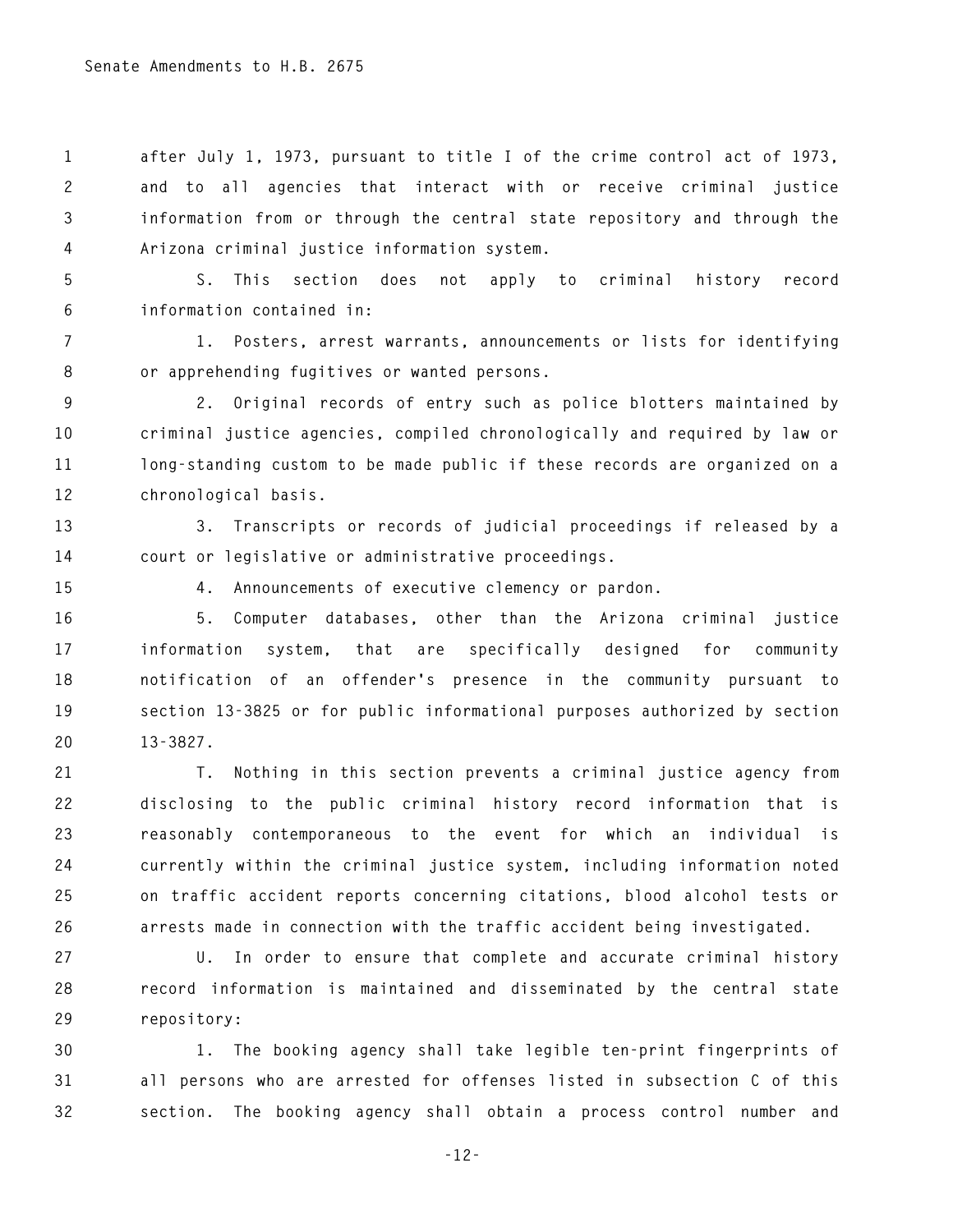**1 provide to the person fingerprinted a document that indicates proof of the 2 fingerprinting and that informs the person that the document must be 3 presented to the court.** 

**4 2. Except as provided in paragraph 3 of this subsection, if a 5 person is summoned to court as a result of an indictment or complaint for 6 an offense listed in subsection C of this section, the court shall order 7 the person to appear before the county sheriff and provide legible 8 ten-print fingerprints. The county sheriff shall obtain a process control 9 number and provide a document to the person fingerprinted that indicates 10 proof of the fingerprinting and that informs the person that the document 11 must be presented to the court. For the purposes of this paragraph, 12 "summoned" includes a written promise to appear by the defendant on a 13 uniform traffic ticket and complaint.** 

**14 3. If a person is arrested for a misdemeanor offense listed in 15 subsection C of this section by a city or town law enforcement agency, the 16 person shall appear before the law enforcement agency that arrested the 17 defendant and provide legible ten-print fingerprints. The law enforcement 18 agency shall obtain a process control number and provide a document to the 19 person fingerprinted that indicates proof of the fingerprinting and that 20 informs the person that the document must be presented to the court.** 

**21 4. The mandatory fingerprint compliance form shall contain the 22 following information:** 

**23 (a) Whether ten-print fingerprints have been obtained from the 24 person.** 

**25 (b) Whether a process control number was obtained.** 

**26 (c) The offense or offenses for which the process control number 27 was obtained.** 

**28 (d) Any report number of the arresting authority.** 

**29 (e) Instructions on reporting for ten-print fingerprinting, 30 including available times and locations for reporting for ten-print 31 fingerprinting.** 

**-13-**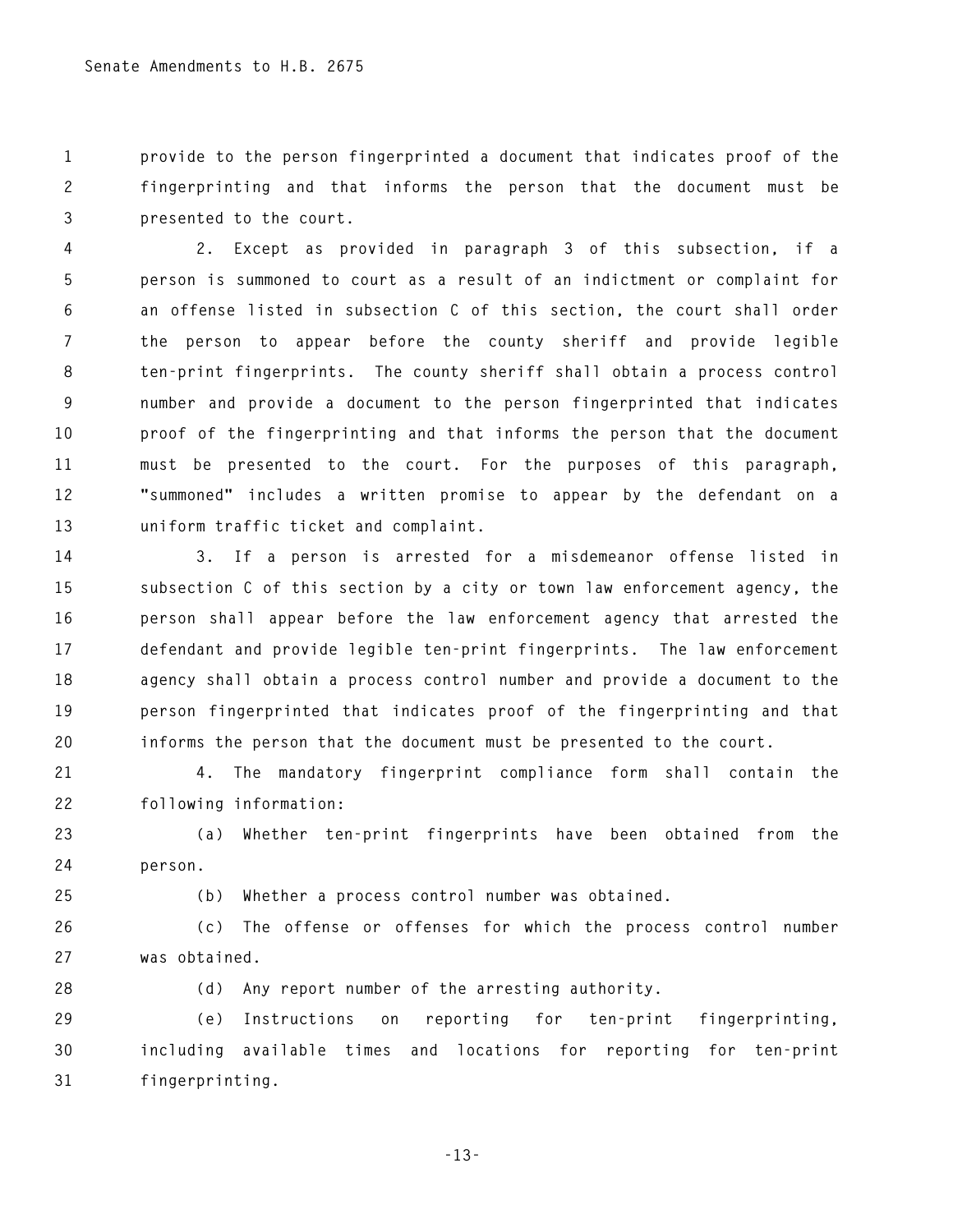**1 (f) Instructions that direct the person to provide the form to the 2 court at the person's next court appearance.** 

**3 5. Within ten days after a person is fingerprinted, the arresting 4 authority or agency that took the fingerprints shall forward the 5 fingerprints to the department in the manner or form required by the 6 department.** 

**7 6. On the issuance of a summons for a defendant who is charged with 8 an offense listed in subsection C of this section, the summons shall 9 direct the defendant to provide ten-print fingerprints to the appropriate 10 law enforcement agency.** 

**11 7. At the initial appearance or on the arraignment of a summoned 12 defendant who is charged with an offense listed in subsection C of this 13 section, if the person does not present a completed mandatory fingerprint 14 compliance form to the court or if the court has not received the process 15 control number, the court shall order that within twenty calendar days the 16 defendant be ten-print fingerprinted at a designated time and place by the 17 appropriate law enforcement agency.** 

**18 8. If the defendant fails to present a completed mandatory 19 fingerprint compliance form or if the court has not received the process 20 control number, the court, on its own motion, may remand the defendant 21 into custody for ten-print fingerprinting. If otherwise eligible for 22 release, the defendant shall be released from custody after being 23 ten-print fingerprinted.** 

**24 9. In every criminal case in which the defendant is incarcerated or 25 fingerprinted as a result of the charge, an originating law enforcement 26 agency or prosecutor, within forty days of the disposition, shall advise 27 the central state repository of all dispositions concerning the 28 termination of criminal proceedings against an individual arrested for an 29 offense specified in subsection C of this section. This information shall 30 be submitted on a form or in a manner required by the department.** 

**31 10. Dispositions resulting from formal proceedings in a court 32 having jurisdiction in a criminal action against an individual who is** 

**-14-**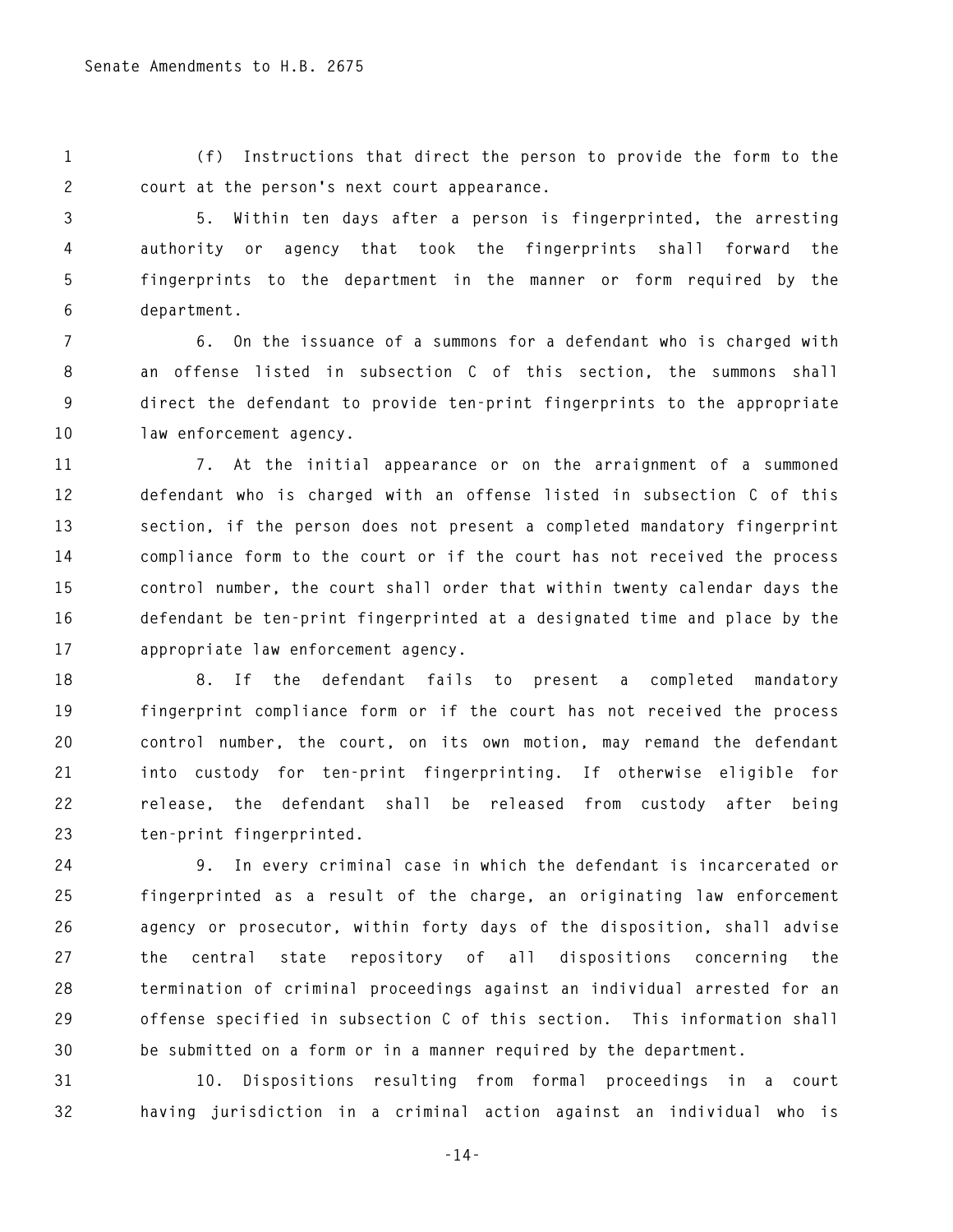**1 arrested for an offense specified in subsection C of this section or 2 section 8-341, subsection V, paragraph 3 shall be reported to the central 3 state repository within forty days of the date of the disposition. This 4 information shall be submitted on a form or in a manner specified by rules 5 approved by the supreme court.** 

**6 11. The state department of corrections or the department of 7 juvenile corrections, within forty days, shall advise the central state 8 repository that it has assumed supervision of a person convicted of an 9 offense specified in subsection C of this section or section 8-341, 10 subsection V, paragraph 3. The state department of corrections or the 11 department of juvenile corrections shall also report dispositions that 12 occur thereafter to the central state repository within forty days of the 13 date of the dispositions. This information shall be submitted on a form 14 or in a manner required by the department of public safety.** 

**15 12. Each criminal justice agency shall query the central state 16 repository before dissemination of any criminal history record information 17 to ensure the completeness of the information. Inquiries shall be made 18 before any dissemination except in those cases in which time is of the 19 essence and the repository is technically incapable of responding within 20 the necessary time period. If time is of the essence, the inquiry shall 21 still be made and the response shall be provided as soon as possible.** 

**22 V. The director shall adopt rules specifying that any agency that 23 collects, stores or disseminates criminal justice information that is 24 subject to this section shall establish effective security measures to 25 protect the information from unauthorized access, disclosure, modification 26 or dissemination. The rules shall include reasonable safeguards to 27 protect the affected information systems from fire, flood, wind, theft, 28 sabotage or other natural or man-made hazards or disasters.** 

**29 W. The department shall make available to agencies that contribute 30 to, or receive criminal justice information from, the central state 31 repository or through the Arizona criminal justice information system a** 

**-15-**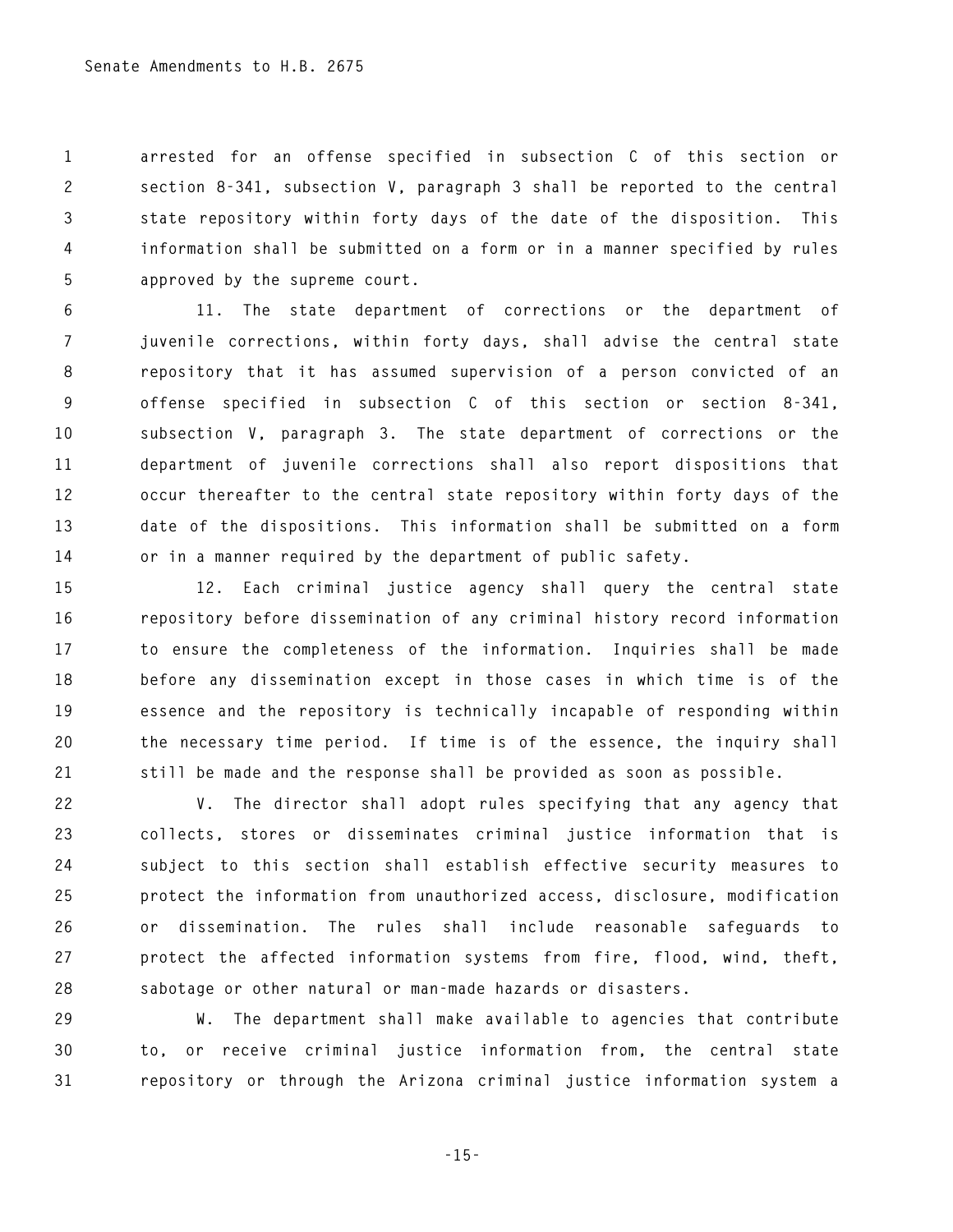**1 continuing training program in the proper methods for collecting, storing 2 and disseminating information in compliance with this section.** 

**3 X. Nothing in this section creates a cause of action or a right to 4 bring an action including an action based on discrimination due to sexual 5 orientation.** 

**6 Y. THE DEFINITION PRESCRIBED IN SUBSECTION Z, PARAGRAPH 3 OF THIS 7 SECTION DOES NOT DIMINISH OR INFRINGE ON ANY RIGHTS PROTECTED UNDER THE 8 FIRST AMENDMENT TO THE UNITED STATES CONSTITUTION OR THE ARIZONA 9 CONSTITUTION.** 

**10 Y. Z. For the purposes of this section:** 

**11 1. "Administration of criminal justice" means performance of the 12 detection, apprehension, detention, pretrial release, posttrial release, 13 prosecution, adjudication, correctional supervision or rehabilitation of 14 criminal offenders. Administration of criminal justice includes 15 enforcement of criminal traffic offenses and civil traffic violations, 16 including parking violations, when performed by a criminal justice agency. 17 Administration of criminal justice also includes criminal identification 18 activities and the collection, storage and dissemination of criminal 19 history record information.** 

**20 2. "Administrative records" means records that contain adequate and 21 proper documentation of the organization, functions, policies, decisions, 22 procedures and essential transactions of the agency and that are designed 23 to furnish information to protect the rights of this state and of persons 24 directly affected by the agency's activities.** 

**25 3. "ANTI-SEMITISM" INCLUDES THE DEFINITION OF ANTI-SEMITISM THAT 26 WAS ADOPTED BY THE INTERNATIONAL HOLOCAUST REMEMBRANCE ALLIANCE ON MAY 26, 27 2016 AND THAT HAS BEEN ADOPTED BY THE UNITED STATES DEPARTMENT OF STATE, 28 INCLUDING THE CONTEMPORARY EXAMPLES OF ANTI-SEMITISM IDENTIFIED IN THE 29 ADOPTED DEFINITION.** 

**30 3. 4. "Arizona criminal justice information system" or "system" 31 means the statewide information system managed by the director for the 32 collection, processing, preservation, dissemination and exchange of** 

**-16-**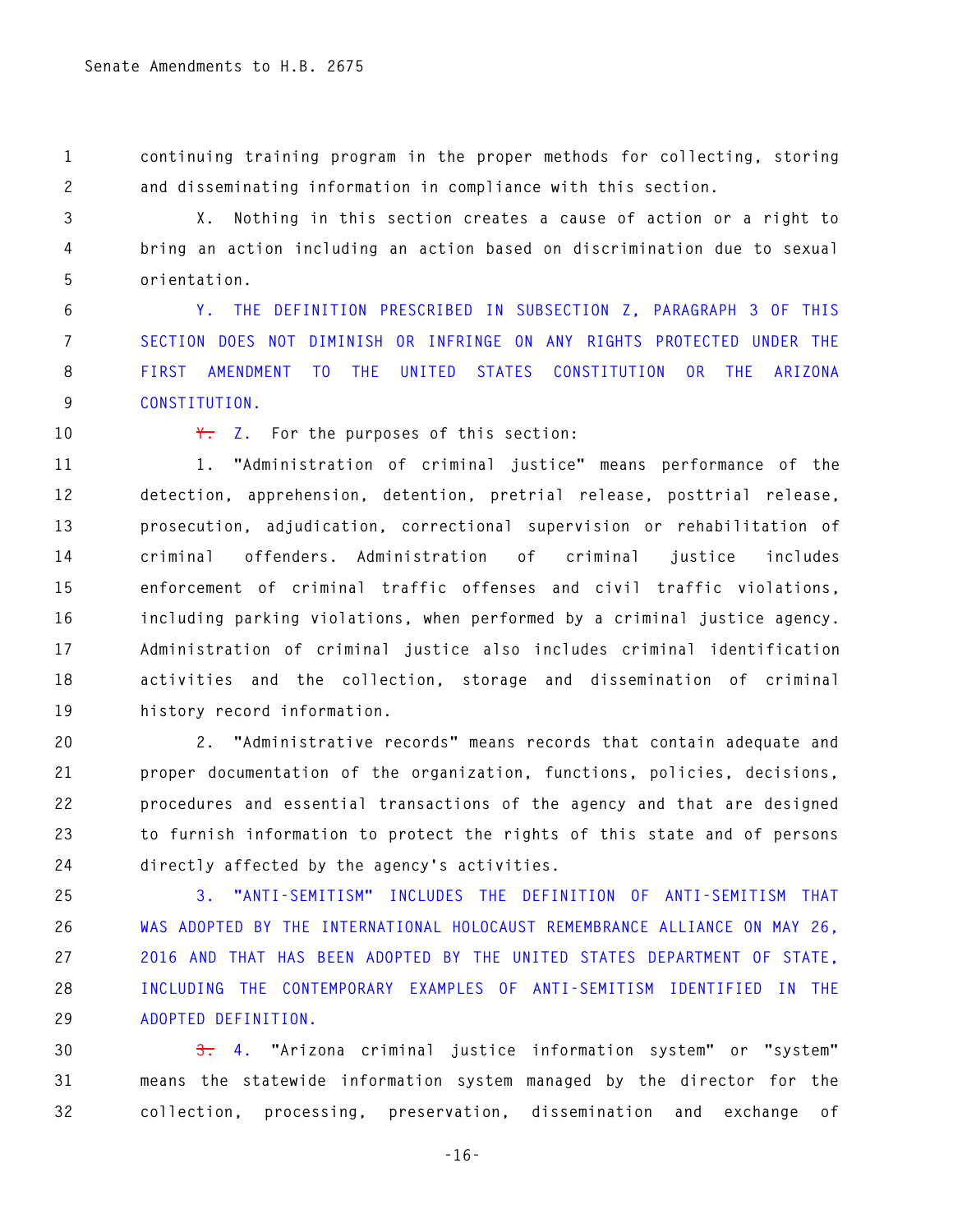**1 criminal justice information and includes the electronic equipment, 2 facilities, procedures and agreements necessary to exchange this 3 information.** 

**4 4. 5. "Booking agency" means the county sheriff or, if a person is 5 booked into a municipal jail, the municipal law enforcement agency.** 

**6 5. 6. "Central state repository" means the central location within 7 the department for the collection, storage and dissemination of Arizona 8 criminal history records and related criminal justice information.** 

**9 6. 7. "Criminal history record information" and "criminal history 10 record" means information that is collected by criminal justice agencies 11 on individuals and that consists of identifiable descriptions and 12 notations of arrests, detentions, indictments and other formal criminal 13 charges, and any disposition arising from those actions, sentencing, 14 formal correctional supervisory action and release. Criminal history 15 record information and criminal history record do not include 16 identification information to the extent that the information does not 17 indicate involvement of the individual in the criminal justice system or 18 information relating to juveniles unless they have been adjudicated as 19 adults.** 

**20 7. 8. "Criminal justice agency" means either:** 

**21 (a) A court at any governmental level with criminal or equivalent 22 jurisdiction, including courts of any foreign sovereignty duly recognized 23 by the federal government.** 

**24 (b) A government agency or subunit of a government agency that is 25 specifically authorized to perform as its principal function the 26 administration of criminal justice pursuant to a statute, ordinance or 27 executive order and that allocates more than fifty percent of its annual 28 budget to the administration of criminal justice. This subdivision 29 includes agencies of any foreign sovereignty duly recognized by the 30 federal government.** 

**31 8. 9. "Criminal justice information" means information that is 32 collected by criminal justice agencies and that is needed for the** 

**-17-**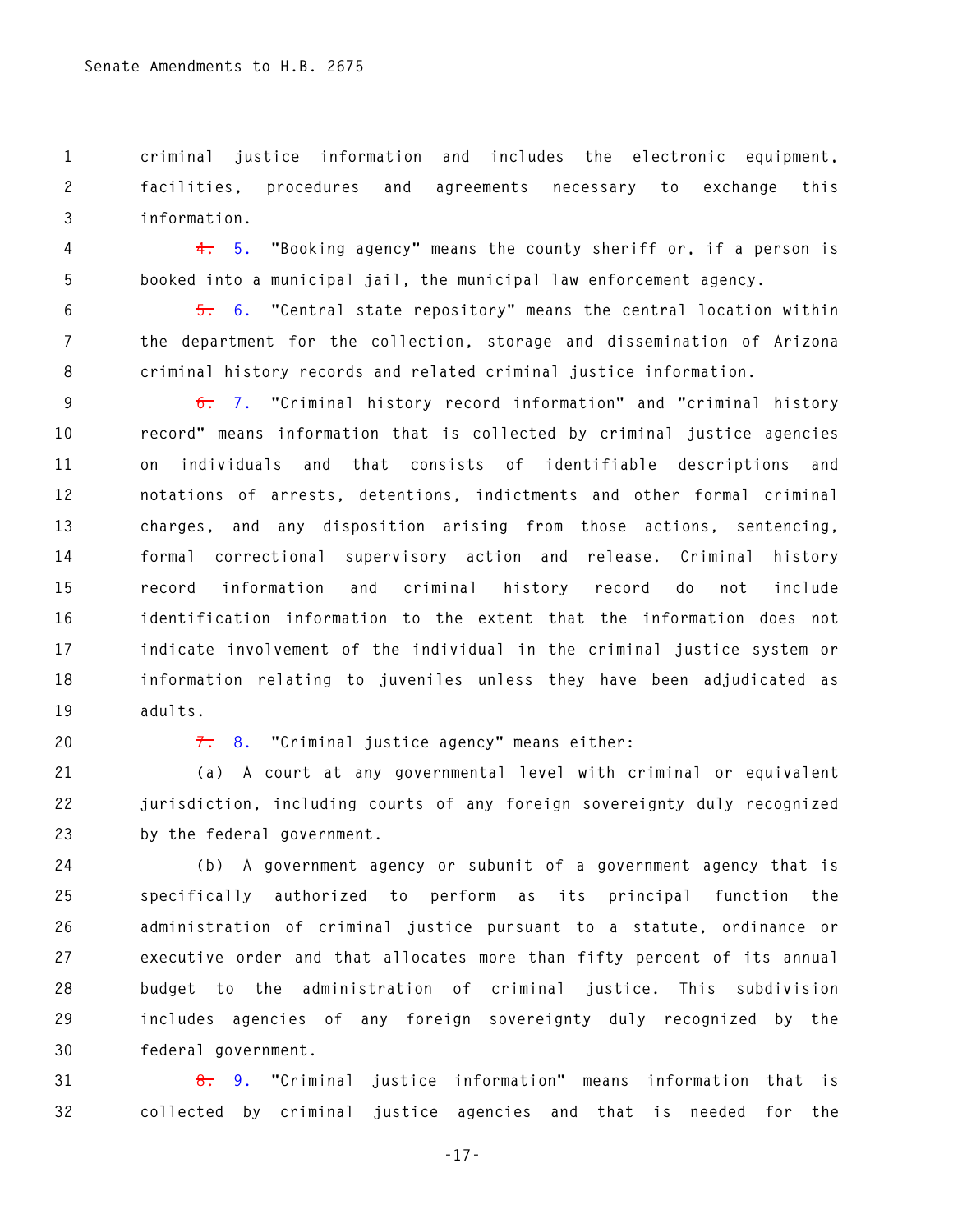**1 performance of their legally authorized and required functions, such as 2 criminal history record information, citation information, stolen property 3 information, traffic accident reports, wanted persons information and 4 system network log searches. Criminal justice information does not 5 include the administrative records of a criminal justice agency.** 

**6 9. 10. "Disposition" means information disclosing that a decision 7 has been made not to bring criminal charges or that criminal proceedings 8 have been concluded or information relating to sentencing, correctional 9 supervision, release from correctional supervision, the outcome of an 10 appellate review of criminal proceedings or executive clemency.** 

**11 10. 11. "Dissemination" means the written, oral or electronic 12 communication or transfer of criminal justice information to individuals 13 and agencies other than the criminal justice agency that maintains the 14 information. Dissemination includes the act of confirming the existence 15 or nonexistence of criminal justice information.** 

**16 11. 12. "Management control":** 

**17 (a) Means the authority to set and enforce:** 

**18 (i) Priorities regarding development and operation of criminal 19 justice information systems and programs.** 

**20 (ii) Standards for the selection, supervision and termination of 21 personnel involved in the development of criminal justice information 22 systems and programs and in the collection, maintenance, analysis and 23 dissemination of criminal justice information.** 

**24 (iii) Policies governing the operation of computers, circuits and 25 telecommunications terminals used to process criminal justice information 26 to the extent that the equipment is used to process, store or transmit 27 criminal justice information.** 

**28 (b) Includes the supervision of equipment, systems design, 29 programming and operating procedures necessary for the development and 30 implementation of automated criminal justice information systems.** 

**31 12. 13. "Process control number" means the Arizona automated 32 fingerprint identification system number that attaches to each arrest** 

**-18-**